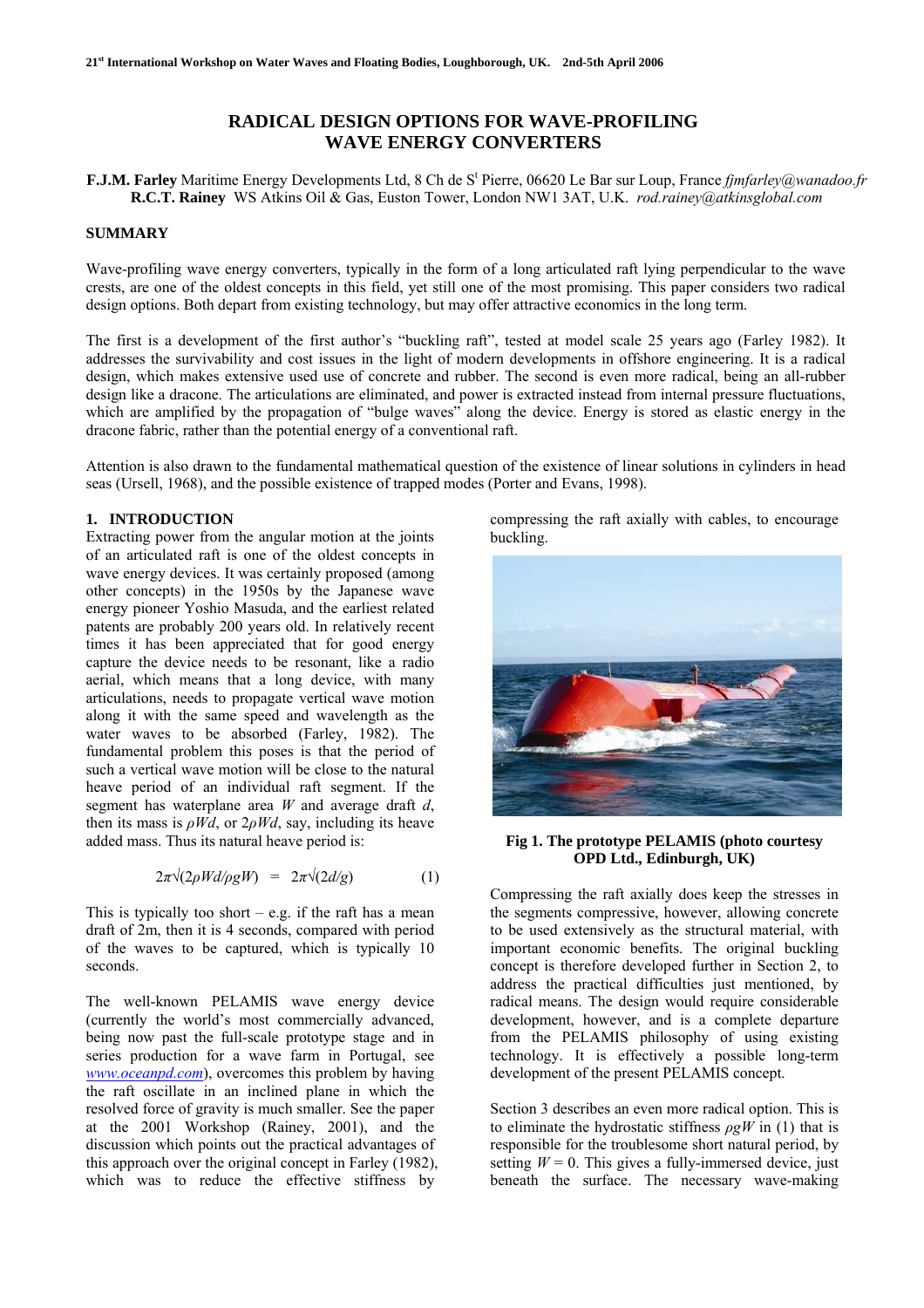changes in immersed volume are produced by making the device flexible, so that its cross-sectional area *A* (perpendicular to its longitudinal axis) can change. Long flexible fluid-filled tubes, in the form of dracones, have been used for many years for transporting liquid cargoes, or for defensive booms, see Figure 2.



**Fig 2. Dracone used as protective barrier (photo courtesy Dunlop Fabrications, Manchester, UK)** 

What is required is a much more elastic type of dracone, which can propagate a large "bulge wave" along it (see Lighthill 1978, section 2.2, for an account of bulge waves, and their existing applications e.g. to the propagation of pressure pulses along blood vessels), at the same speed as the wave. The fluid inside the dracone will then experience a resonant amplification of the exterior pressure, which is used to drive a piston at the end of the dracone.

Section 4 highlights a purely mathematical difficulty inherent in the analyses presented, which is that the problem of wave propagation along an infinite semiimmersed cylinder actually has no solution (Ursell, 1968). This is an interesting, and possibly important, mathematical point.

## **2. IMPROVED "BUCKLING RAFT"**

The improved "buckling raft", sized for the Benbecula wave climate, is shown in Figure 3, taken from Farley, (2006).

It is much larger than the prototype PELAMIS, displacing about 5,000 tonnes rather than about 600. An axial compression of 10,000 tonnes is provided by a single large internal cable, like a suspension bridge cable. As the device bends vertically at the joints, the cable is free to slide up and down in a vertical slot in the beam structure. But in the horizontal plane the cable is constrained by the slot, so there is no tendency for the device to buckle horizontally. Similarly in large waves the cable contacts the end of the slot, which puts a soft limit on the buckling action in the vertical plane.

The vertical bending stiffness required at the joints, for the optimum performance described in Farley (1982), is 1,250 MN-m/rad. This appears to be feasible with rubber springs as shown in Figure 3, or, for lower losses, with pneumatic rubber springs which operate like car tyres, but at much higher pressure.



**Fig 3. Buckling raft sized for Benbecula wave climate. Dimensions in metres.**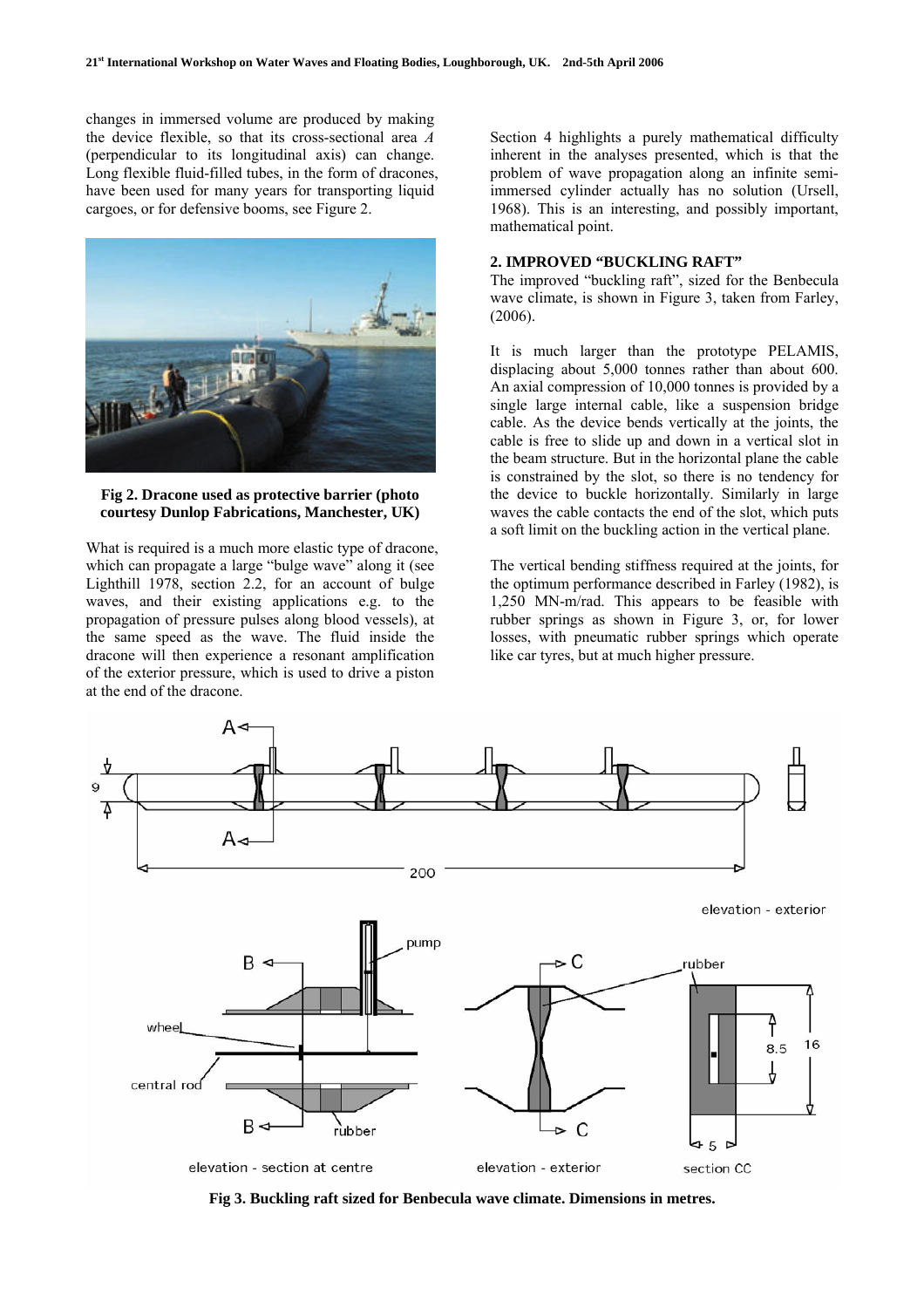The main structure is in compression almost everywhere, so it can be concrete, which is an order of magnitude cheaper than steel, provided the stresses are compressive, as here. The power take off can either be pneumatic, if pneumatic rubber springs are used, or hydraulic, from the movement of the tensioning cable, as shown in Figure 3.

The simplest case for calculating performance is a device which is not tuneable (although this device could be tuned, by varying the cable tension), but has the same power RAO in all conditions. The power RAO then needs to peak at the peak of the annualaverage wave spectrum, which is at a period of 12.5 seconds according to WERATLAS (1997). This is the approach which has been followed in the design of Figure 3. A calculation using a numerical simulation allows for the power limit produced by cable contact at the ends of the slot, gives an annual average power at Benbecula of 2,400 kW. This is before conversion losses, which might reduce it to 2,000 kW, given the use of hydraulic or high-pressure pneumatic conversion. Overall, therefore, the power-to-weight ratio is similar to PELAMIS.

This suggests that PELAMIS may already be near optimum, as far as power-to-weight ratio goes. The design of Figure 3 seeks instead to find improvements in cost-effectiveness, by departing from the original PELAMIS philosophy of using only existing technology. The larger scale, and the extensive use of cheap materials (both to buy and maintain), may offer significant economic advantages in the longer term, albeit at the cost of more development work, especially on the rubber components.

## **3. "BULGE-WAVE" DEVICE**

An even more radical design, relying even more on elastic material, is shown schematically in Figure 4. The articulated floating raft is replaced by a flexible dracone, which can propagate bulge waves along its length (with coordinate *x*) as shown. Consider the device in regular incident water waves of amplitude *B*:

$$
\eta = B\sin(k(x - Ct))\tag{2}
$$

which will induce a bulge wave of the same wavenumber *k* and speed *C*. This is in general not the same as the "natural" bulge wave speed *C\**, that a bulge wave would have in still water.

The system is most easily analysed on the simplifying assumption that the device is infinitely long, so that the bulge wave amplitude has reached an equilibrium. Consider this equilibrium as a problem in steady flow, by adopting a frame moving with the wave (in the classical manner, see e.g. Lamb, 1932, Art 250).

By conservation of fluid, the axial fluid velocity (other components being negligible) inside the dracone where its cross-sectional area is *A* is  $C(A_0/A)$  where  $A_0$  is its mean cross-sectional area. If we write:

$$
A = A_0 + dA \tag{3}
$$

then the internal velocity is  $C(1 - dA/A_0)$ .

We can now write down the internal pressure head *p*  from the Bernoulli steady-flow formula, not forgetting the hydrostatic component, which is  $-\eta$  on the surface, assuming the device exactly follows the wave profile (it is in fact unimportant if the device fails to follow the profile very closely, because the differential pressure across the dracone wall will be unaffected):

$$
p = -\eta + (0.5/g)[C^2 - (C(1 - dA/A_0))^2]
$$
  
= -\eta + (C^2/g)dA/A\_0 \t\t(4)

But by definition of the distensibility *D* of the dracone (Lighthill, 1978, Ch 2, eqn (17)):

$$
dA/A_0 = D\rho g p \tag{5}
$$

and the "natural" bulge-wave speed *C\** of the dracone satisfies (Lighthill 1978, Ch 2, eqn (31))  $\rho C^{*2}D = I$  so that  $dA/A_0 = gp/C^{*2}$  so that finally:

$$
p = -\eta + p(C/C^*)^2
$$
  
i.e. 
$$
p = -\eta/(1 - (C/C^*)^2)
$$
 (6)

This is a very simple result. If the dracone is very flexible, then *C\** is small, and from (6) the pressure in the dracone is small too, as expected. The pressure inside the dracone is also in phase with *η* (i.e. positive maximum in a crest), so the dracone bulges out in the



**Fig 4. Bulge wave device**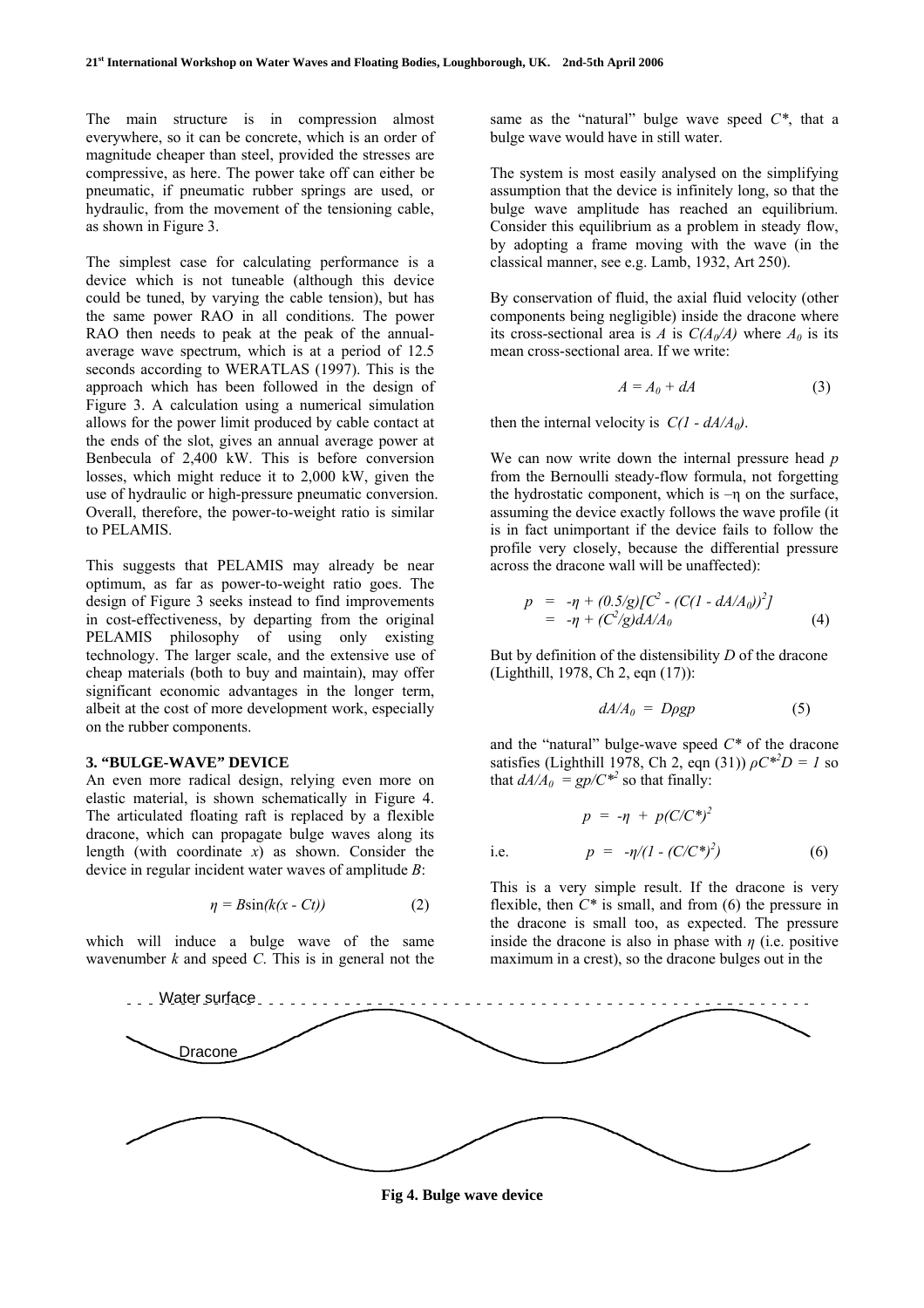crests, as expected, following the vertical "extensional motion" in the wave, which will stretch *A* from a circle into an ellipse. As the flexibility of the dracone is reduced,  $C^*$  increases, until at resonace  $C^* = C$ . Thereafter the pressure inside changes sign, to become in anti-phase to *η*. So the dracone contracts in the crests.

To get the power, we need the fluid velocity in the dracone, which we already have above as *C(1 - dA/A0)*   $= C(1 - gp/C^*)$ . This is the fluid velocity seen in the moving frame of reference, which is in the opposite direction to that of the wave propagation. In the usual earth-fixed frame of reference, and in the direction of wave propagation, it is:

$$
Cgp/C^{*2} = Cg[-\eta/(1 - (C/C^*)^2)]/C^{*2}
$$
  
=  $Cg\eta/(C^2 - C^{*2})$  (7)

If we write the horizontal surface particle velocity in the wave (in the direction of wave propagation) in this earth-fixed frame as *V*, then  $g\eta = g(V/\omega) = \omega V/k = CV$ so the horizontal velocity in the dracone, in the earthfixed frame, comes to:

$$
V/(1 - (C^*/C)^2) \tag{8}
$$

This is another very simple result. For a very flexible dracone, *C\** is small, so the horizontal velocity inside the dracone approaches that outside, as expected. As the flexibility of the dracone is reduced, *C\** increases, and the velocity inside starts to exceed that outside but still be in phase with it. Then after resonance at  $C^* = C$ the velocity inside changes sign, to become in antiphase to the velocity outside.

The power take-off is simply a pump at the downwave end of the device, with the same pressure-volume characteristic as the dracone, so that it perfectly terminates the bulge wave. It could be a single large piston, of the same diameter as the dracone, with a diaphragm seal, driving one or more hydraulic rams. The power produced will be the product of volume flow rate in the direction of the wave, times the pressure. This evidently stays positive (as it should because the bulge wave is travelling in the same direction as the wave) - when *C\* < C*, pressure and velocity are both positive in a crest, and when *C\* > C* they are both negative. The instantaneous power is:

$$
A_0[V/(1 - (C^*/C)^2)][-\eta \rho g/(1 - (C/C^*)^2)]
$$
  
=  $A_0V\eta \rho g/[-(1 - (C^*/C)^2)(1 - (C/C^*)^2)]$  (9)

This is the instantaneous wave power flux through  $A_0$  in the undisturbed waves, which is  $A_0V\eta\rho g$ , times a dynamic amplification factor which is always positive. The annual-average power follows from the annualaverage root-mean-square values of *V* and *η*. At Benbecula, WERATLAS (1997) gives them as 0.5 m/s and 0.85 m respectively, so the annual-average wave power flux though  $A_0 = 10 \text{ m}^2$  cross-section (same as PELAMIS, say) is  $10(0.5)(0.85)1(9.81) = 45$  kW.

For an annual average power of, say, 300 kW before conversion losses, we could choose  $C^* = 0.82C$  giving a dynamic amplification of  $-1/[(1 - 0.82^2)(1 - 0.82^2)]$ = 6.3. The peak of the annual-average wave spectrum at Benbecula is given above as 12.5 seconds, which is a wave speed *C* of  $g12.5/2\pi = 19.5$  m/s, so we require  $C^*$  $= (\rho D)^{-0.5} = 0.82 \times 19.5 = 16$  m/s. Hence the required distensibility *D* of the dracone is  $1/16^2 = 0.004 \text{ kPa}^{-1}$ . If the wall thickness is 1% of its diameter, say, then Lighthill (1978) Ch 2 eqn 25 gives the required elastic modulus of the dracone material as  $100/0.004 = 25,000$  $kPa = 25 MPa$ . This is typical of rubber.

The associated strains in the dracone material follow from  $dA/A_0$ , which is given above as  $(V/C)/(1 - (C^*/C)^2)$  $= kB(1 - (C^*/C)^2)$ . So in a wave of steepness  $kB = 0.1$ , say,  $dA/A_0 = 0.1/(1 - 0.82^2) = 0.3$ . The strain in the material is half that, i.e. 15%. This is certainly feasible for rubber, which can easily take 10 times that strain. The issue will be the hysteresis losses, which need to be kept as small as possible. Hysteresis in synthetic rubber is fortunately a very well-researched topic, because of the automotive application. Car tyres likewise need low hysteresis losses, to prevent them overheating.

#### **4. Existence of propagating waves along cylinders**

The above analysis assumes that the steady state envisaged, with waves outside the dracone propagating steadily in the direction of the bulge waves, does exist. This is not clear from a mathematical point of view, because waves will not propagate along a semiimmersed cylinder in head seas (Ursell, 1968). In the case of a fully-immersed cylinder in head seas, there is also the possibility of trapped modes (Porter & Evans, 1998). These could both be important effects.

## **REFERENCES**

- [1] Farley, F.J.M., 1982 *Wave energy conversion by flexible resonant rafts* Applied Ocean Research, **4**  no.1, 57-63
- [2] Farley, F.J.M., 2006 *Buckling beam wave energy converter.* British Patent Application
- [3] Lamb, H. 1932 Hydrodynamics, 6th Ed. CUP.
- [4] Lighthill, M.J. 1978 Waves in Fluids. CUP.
- [5] Porter, R. & Evans D.V. 1998 *The trapping of surface waves by multiple submerged horizontal cylinders.* J. Engng. Maths **34** 417-433
- [6] Rainey, 2001 *The Pelamis wave energy converter: it may be jolly good in practice, but will it work n theory?* Proc. 16<sup>th</sup> IWWWFB, Hiroshima, Japan
- [7] Ursell, F. 1968 *On head seas travelling along a horizontal cylinder* J. Inst. Math. Appl. **4** 414-427
- [8] WERATLAS 1997 *Atlas of Wave Energy Resource in Europe.* ISBN 972-676-164-6 Data point 'Barra' INETI, Portugal. See *www.ineti.pt/ite/weratlas*